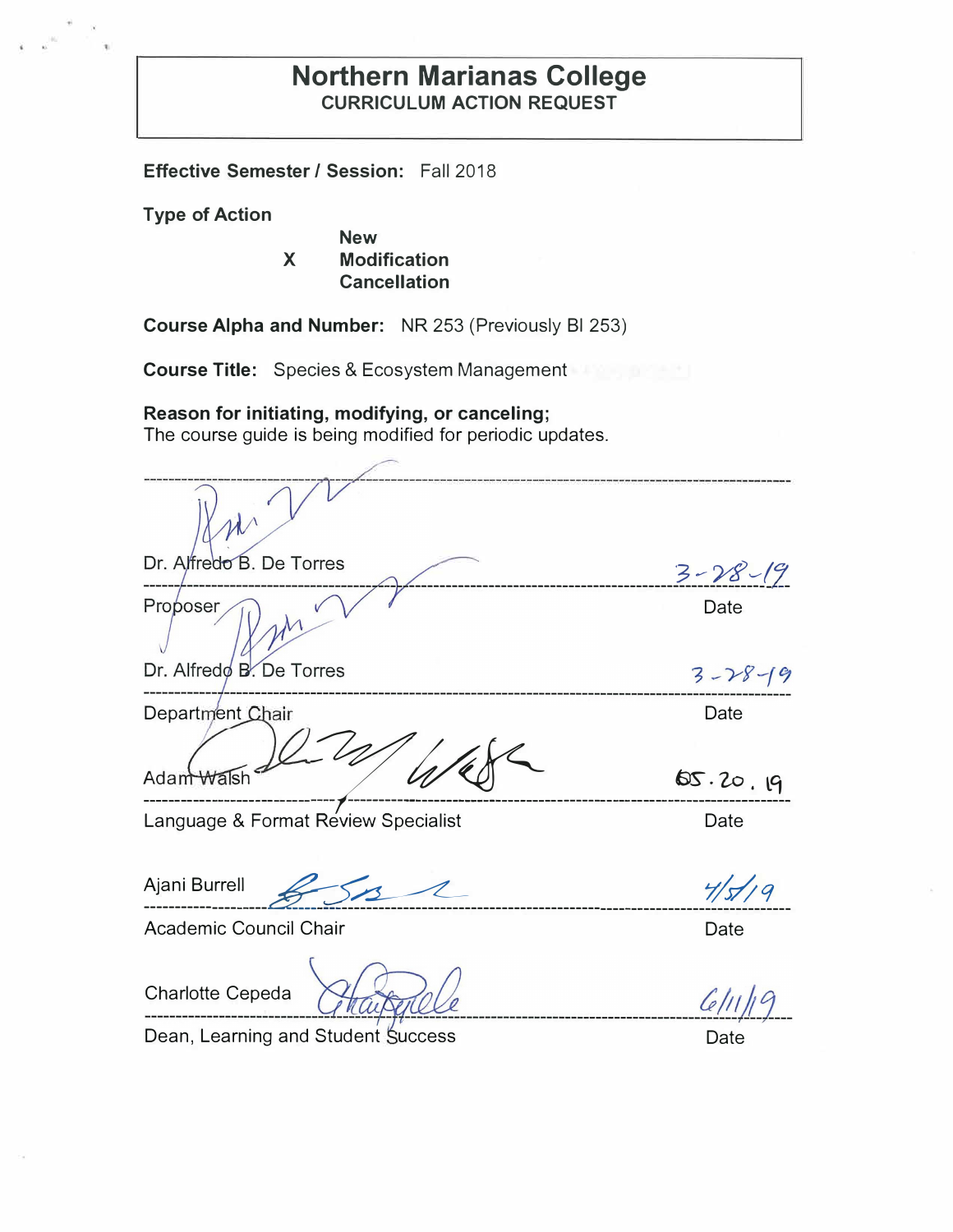### **Northern Marianas College** Page: 2 **Course Guide**

Course: NR253

#### **1. Department**

Natural Resource Management

#### **2. Purpose**

NR 253 is the third core course in the Natural Resource Management, Associate in Science degree. Natural Resource Management is an interdisciplinary program that emphasizes a theoretical and applied approach to agricultural, environmental, and natural resource production, assessment, classification, problem or phenomena mitigation, policy, and related conservation issues. This degree provides academic training and on-the-job experience with a student focus on utilization, conservation, and protection of our land, sea, water, and air.

### **3. Description**

#### **A. Required/Recommended Textbook(s) and Related Materials**  Required:

Meffee, G. K., et.al. Ecosystem Management: Adaptive Community-Based Management. Washington D.C. Island Press, 2002.

Readability Level: Grade 12.

Conservation Biology/Course readings: scientific/technical reports and journal articles, including handouts on specific topics will also be assigned and/or distributed.

Recommended:

Furey John (Ed.), Island Ecology & Resource Management. Saipan MP: Northern Marianas College Press, 2006.

Readability Level: Grade 10.

#### **B. Contact Hours**

- **1. Lecture:** 3 per week/ 45 per semester
- **2. Lab:** 3 per week / 45 per semester
- **3. Other:** N/A

#### **C. Credits**

- **1. Number:** 4
- **2. Type:** Regular degree credits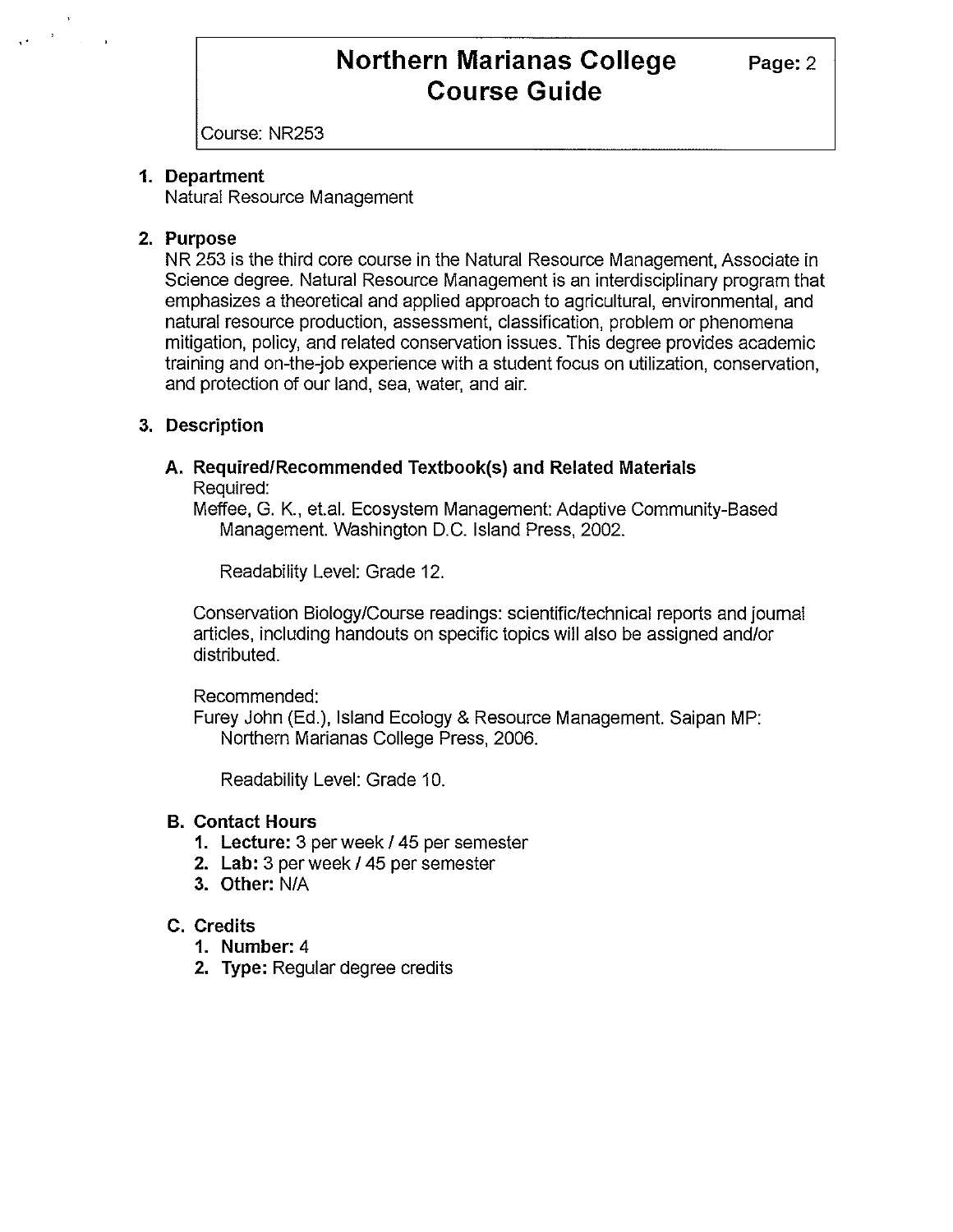# **Northern Marianas College** Page: 3 **Course Guide**

Course: NR253

#### **D. Catalogue Course Description**

NR 253 examines the species and ecosystems of coral reefs, forests, savannas, and wetlands. Topics include relationships between organisms, their environment; endangered species and the wise use of resources. Global and regional aspects are stressed; three hours of lecture with field works/laboratory/ field trips required. Prerequisite: NR153. English Placement Level: EN101. Math Placement Level: MA132

#### **E. Degree or Certificate Requirements Met by Course**

This Course fulfills the requirements for AS degree in Natural Resource Management. This also serves as an elective course for other program majors.

#### **F. Course Activities and Design**

This course incorporates lectures, guest speakers, audiovisual presentations, student oral reports and presentations, take-home and web-based assignments, laboratory exercises, field trips, periodic quizzes, tests, a class project, and comprehensive final exam.

#### **4. Course Prerequisite(s); Concurrent Course Enrollment**

Prerequisites: NR153 with a grade of C or better Concurrent Course Enrollment: N/A

**Required English/Mathematics Proficiency Level(s)**  English Placement Level: EN101 Mathematics Placement Level: MA132

#### **5. Estimated Cost of Course; Instructional Resources Needed**

Cost to the Student: Tuition for a 4-credit course, cost of textbook, and instructional materials fee.

Cost to the College: Instructor's salary.

Instructional resources needed for this course include classroom and laboratory space, chalkboard/white board and supplies, TVNCR, videotaped programs, digital camera, video flex camera attachment for microscopes, stereo and compound microscopes, microscope slides and cover slips, multimedia projector, basic laboratory and field supplies.

#### **6. Method of Evaluation**

Student progress will be evaluated on the basis of class participation, oral presentations, assignments, laboratory/field trip reports, quizzes, tests, a class project, and comprehensive final exam. NMC's grading and attendance policies will be followed.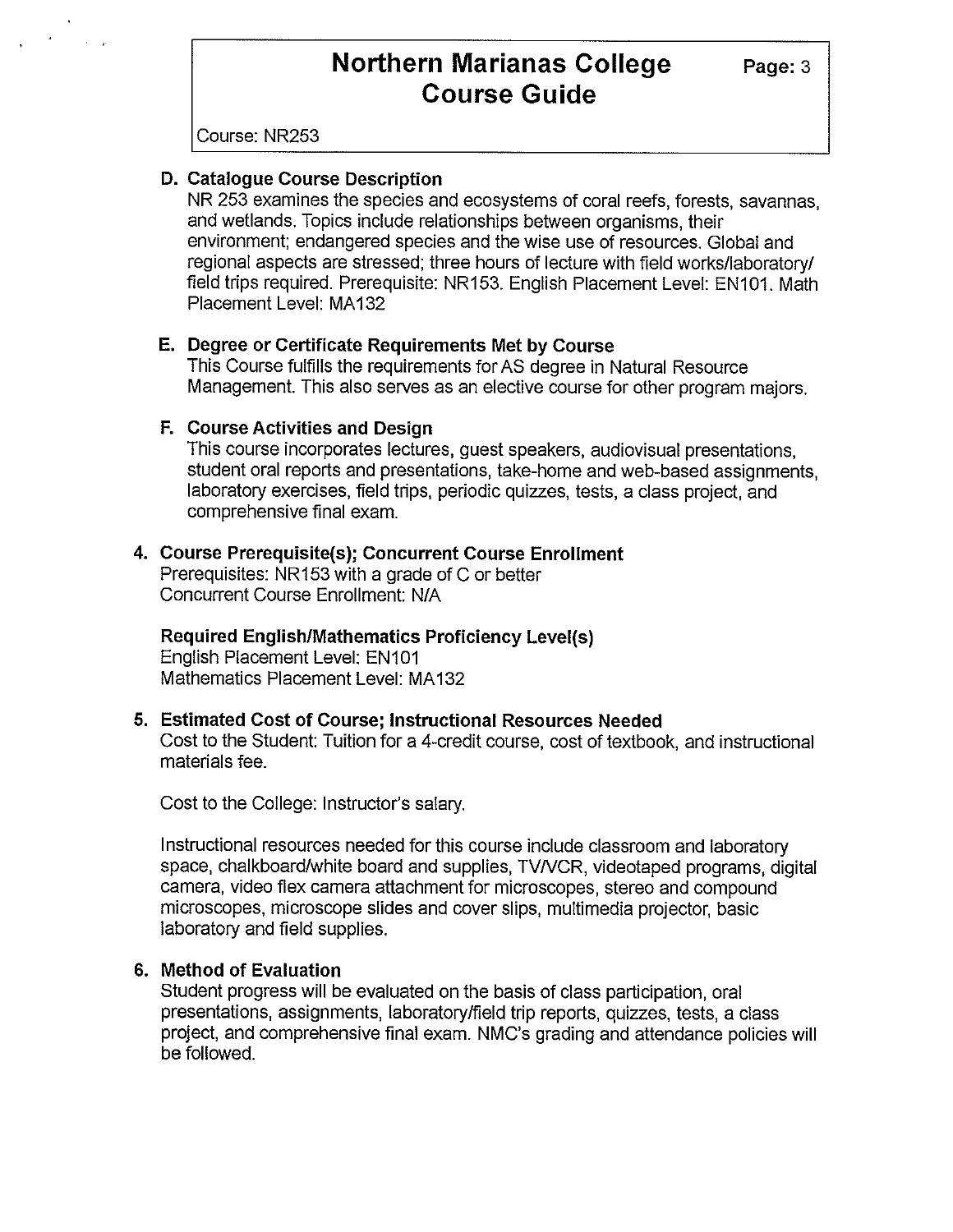# **Northern Marianas College** Page: 4 **Course Guide**

Course: NR253

#### **7. Course Outline**

This is a topical outline and does not necessarily indicate the sequence in which the material will be presented.

- 1.0 Environmental Geology
	- 1.1 Volcanism
	- 1.2 Weathering and erosion
	- 1.3 Faulting
	- 1.4 Aquifers and caves
- 2.0 Coral Reef Ecology
	- 2.1 Species
	- 2.2 Monitoring
	- 2.3 Management
- 3.0 WildlifeNegetations Species
	- 3.1 Forest
	- 3.2 Savanna
	- 3.3 Wetlands
	- 3.4 Monitoring
	- 3.5 Management
- 4.0 Fishery Ecology
	- 4.1 Species
	- 4.2 Monitoring
	- 4.3 Management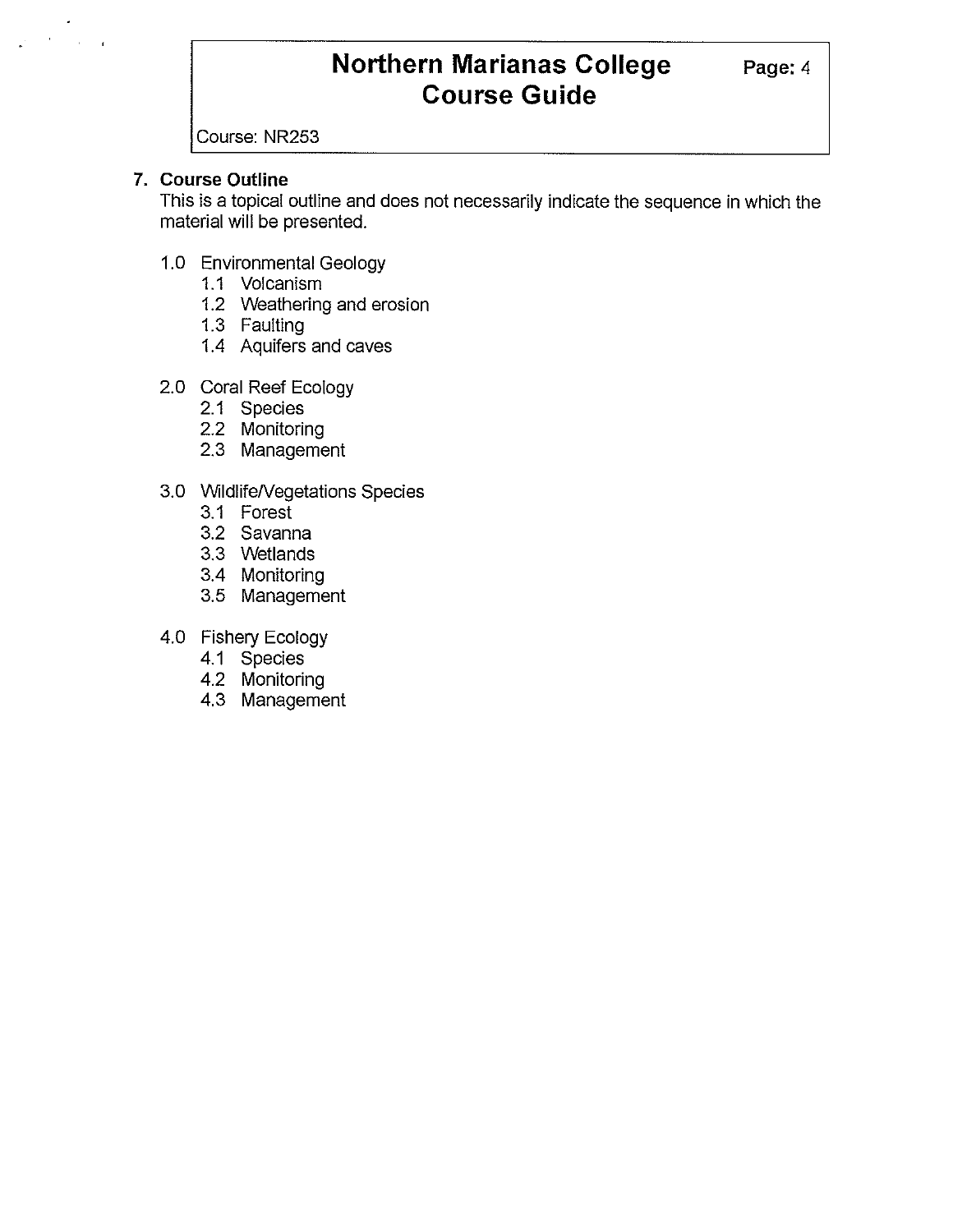# **Northern Marianas College** Page: 5 **Course Guide**

Course: NR253

#### **8. Instructional Goals**

 $\hat{\mathbf{v}}$  $\mathcal{F}_{\mathbf{A}}$  and  $\mathcal{F}_{\mathbf{A}}$ 

The course will introduce students to:

- 1.0 The knowledge and understanding of environmental geology;
- 2.0 The organisms that comprise and live in the habitat of coral reefs;
- 3.0 The organisms that comprise the habitats of forests, savannas, and wetlands; and
- 4.0 Fishery ecology